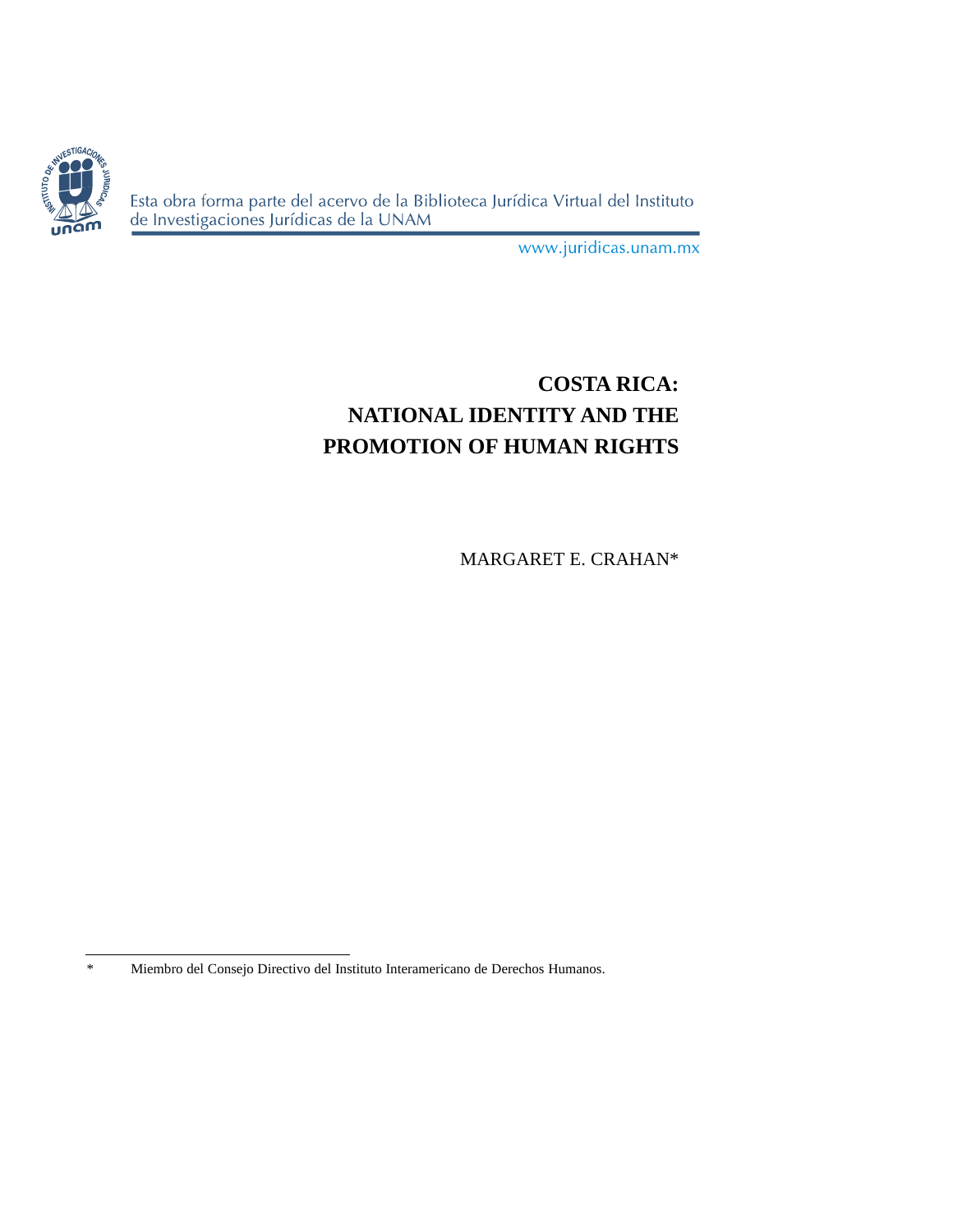# **COSTA RICA: NATIONAL IDENTITY AND THE PROMOTION OF HUMAN RIGHTS**

## MARGARET E. CRAHAN

*Summary*: I. Introduction. II. Costa Rica's role in the international promotion of human rights. III. Human Rights and Costa Rica foreign policy. IV. Conclusion.

#### **I. INTRODUCTION**

Costa Rican national identity has long been linked to the international promotion of human rights. This has led the country to define itself as unique among its neighbors and indeed in the world. As one senior Foreign Ministry official phrased it in 1988:

Costa Rica has had a totally different political and historical development from the other countries of the Central American and Caribbean region. Nevertheless, this has not meant that our country has followed isolationist patterns throughout its life as a republic, but rather there has always existed a consciousness of our geographic position in a region afflicted with human conflicts from whose impact we have always had to protect our form of government.<sup>1</sup>

He further asserted that to ensure his country's national security it was essential to pursue a foreign policy based on an idealism that transcended the limitations of neorealist strategies which conceived of national interests too narrowly. Hence, he argued, Costa Rica strongly supported such international organizations as the United Nations and the Organization of American States because the idealism out of which they were created provided a context in which small states could ameliorate the deficiencies of size and limited resources.

<sup>1</sup> Rodrigo X. Carreras, "Reflexiones sobre, política exterior de Costa Rica," *Relaciones Internacionales, 23* (hereafter RI), (segundo trimestre de 1988), 8. All translations by the author.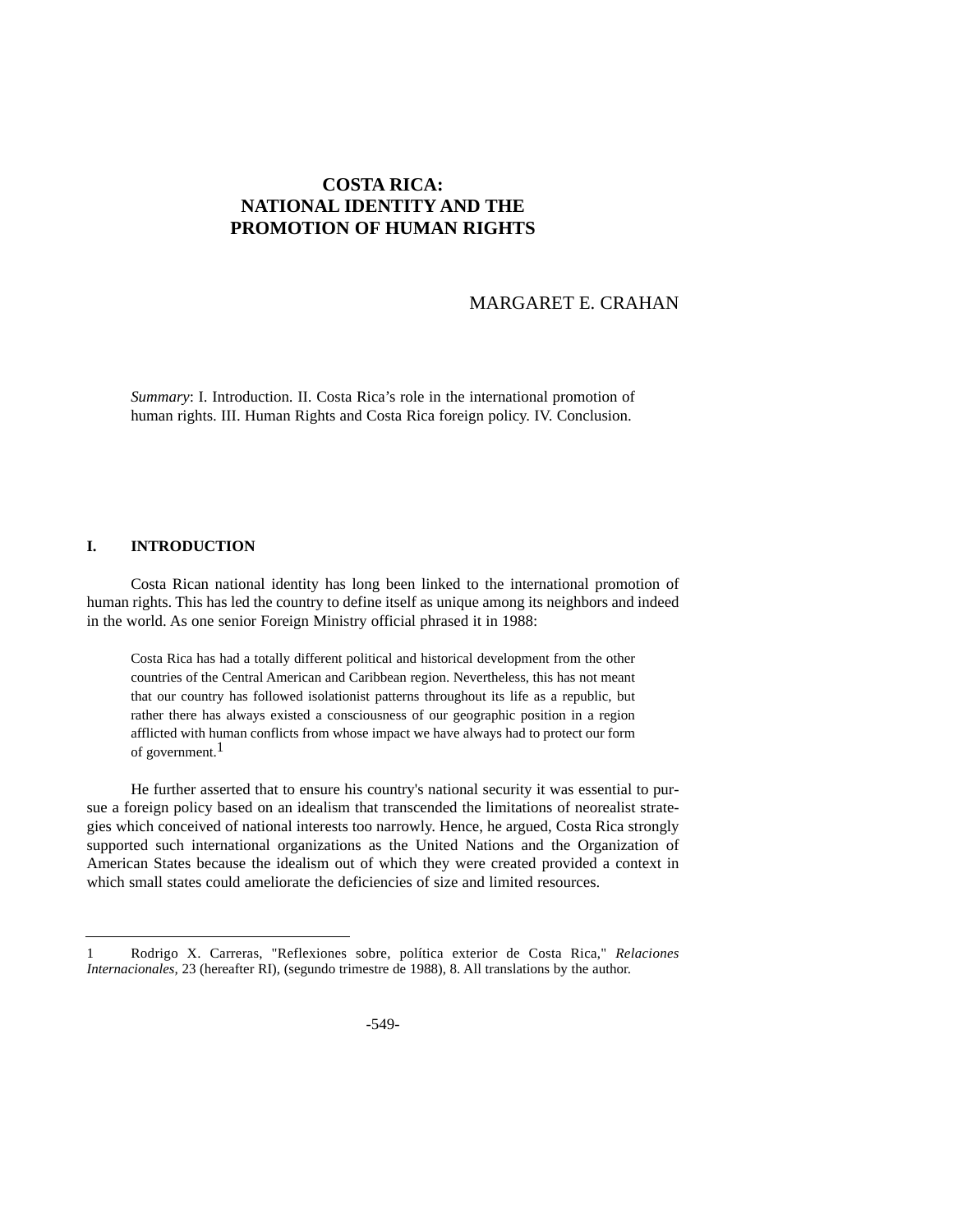In a period in which warfare was afflicting three of Costa Rica's neighbors, the official argued that his country's national security, defined as maintenance of territorial integrity and the well-being of the population, together with the preservation of its national resources, could best be guaranteed through international activism. Examples included Costa Rica's initiation of the Esquipulas peace process, active neutrality, commitment to disarmament and, demilitarization, expansion and rationalization of diplomatic relations with a wide variety of countries irrespective of their ideological orientation, defense of human rights not only in Costa Rica, but also in other countries via humanitarian intervention, promotion of multilateral efforts for a more equitable insertion of Costa Rica into the international economy, and increased participation in such groups as the  $G77<sup>2</sup>$ 

This description of Costa Rica's foreign policy criteria reflects a combination of idealism and pragmatism that has been present as far back as the nineteenth century and helps explain the international recognition of Costa Rica as an effective leader in the promotion of human rights in spite of the country's small size and limited material resources. What is also notable is that Costa Ricans appear quite comfortable with this duality and like many politicians, commentators, and scholars have tended to emphasize the idealistic element over the pragmatic.

Costa Rica's identification with democracy and human rights has traditionally been explained as rooted in the nature of its agrarian development, the early introduction of public education, enlightened political and economic elites, and a homogeneous population. While there is some basis to this explanation recent scholarship has suggested that landholding patterns, economic differentiation, elite behavior, and social and political participation, varied from region to region and within regions much more than has been previously recognized.<sup>3</sup> Nevertheless, Costa Rica has succeeded in projecting itself nationally and internationally as a highly equitable, cohesive society, that champions human rights out of a deep rooted idealism, thereby enjoying considerable moral credibility internationally. This is also the result, in large measure, of the skill and astuteness of the Costa Rican political leadership and also of the fact that the country has become the site of a number of major human rights institutions, as well as a critical mass of leading experts.

Costa Rica, in the pursuit of its national interests, historically has assumed leadership roles in the drafting of major international documents such as the Universal Declaration of Human Rights, the American Declaration of the Rights and Duties of Man, and the American Convention of Human Rights (Pact of San José). In addition, it has stimulated the creation of a

<sup>2</sup> *Ibíd*., 7-15.

<sup>3</sup> e.g., Aviva Chomsky, *West Indian workers and the United Fruit Company in Costa Rica* (Baton Rouge, 1996); Marc Edelman, *The Logic of the Latifundio: The Large Estates of Northwestern Costa Rica* (Stanford, 1992); Lowell Gudmundson and Héctor Lindo Fuentes; Héctor Pérez-Brignoli, *A Brief History of Central America* (Berkeley, 1989).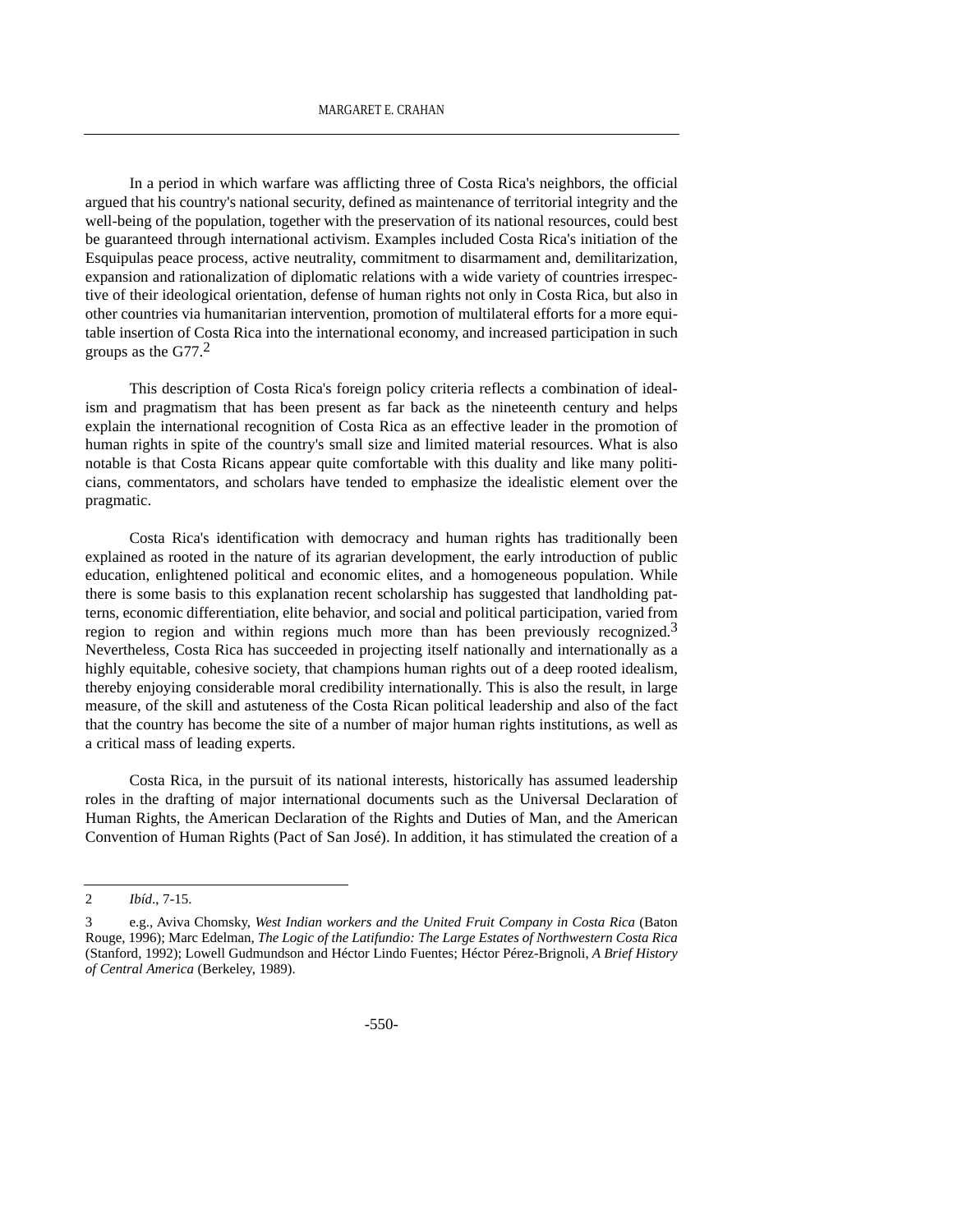number of mechanisms within the UN and the interamerican system that have strengthened the international human rights regime. Furthermore, the spread of procuradurías and ombudspersons in defense of human rights might not have been as extensive, nor would the UN's High Commissioner of Human Rights have been as likely to have been established, if it had not been for Costa Rica's efforts. These are some of the results of the combining of idealism and pragmatism in Costa Rican foreign policy.

## **II. COSTA RICA'S ROLE IN THE INTERNATIONAL PROMOTION OF HUMAN RIGHTS**

Costa Rica emerged as a leader in the construction of an international human rights regime via its active involvement in the formation of the United Nations and the interamerican system in the 1940s. Its delegation to the 1945 San Francisco meeting to draft the UN Charter distinguished itself by arguing for the incorporation of human rights guarantees in the Charter. It was decided, however, that a separate document would be drafted, namely the Universal Declaration of Human Rights, which was approved in 1948. During the debates over the Declaration, Cold War tensions were evident and hence it was decided to create two implementing conventions-one on political and civil rights championed by the United States and on the other on social, economic, and cultural rights championed by the Soviet Union. The Costa Rican delegation was active in seeking language that would help bridge the gap between the two superpowers.

Just prior to the approval of the Universal Declaration, Costa Rica spearheaded the adoption of an American Declaration of the Rights and Duties of Man (1948) which included the full spectrum of civil, political. social, economic, and cultural rights. It also incorporated the concept that the enjoyment of rights begat duties on the part of the individual. This was a concept that Costa Rica had unsuccessfully urged be included in the Universal Declaration.

Once the United Nations began functioning, the Costa Rican delegations were particularly active in supporting decolonization and campaigning against apartheid, a movement in which Don Fernando Volio distinguished himself.<sup>4</sup> The latter also began urging the creation a UN High Commissioner for Human Rights in the mid-1960s, which came into being in 1993.<sup>5</sup> Up until the late 1960s Cold War tensions stymied much of the work of the UN with respect to human rights with the latter being used as one more means for the US and the USSR to attempt to undercut each other. From 1948-1968 Costa Rica was involved in the drafting of a number of important protocols and conventions including those relating to slavery and refugees, as well as in favor of women's rights. It should be noted, however, that Costa Rica opted at times not

<sup>4</sup> Thomas Buergenthal, "Prefacio," in Lorena González Volio, ed., *Presente y Futuro de los Derechos Humanos: Ensayos en Honor a Fernando Volio Jiménez* (San José, 1998), xxi-xxiii.

<sup>5</sup> Mario Campos Mohr "El Alto Comisionado de las Naciones Unidas para los Derechos Humanos," RI, 50 (primer trimestre de 1995), 43.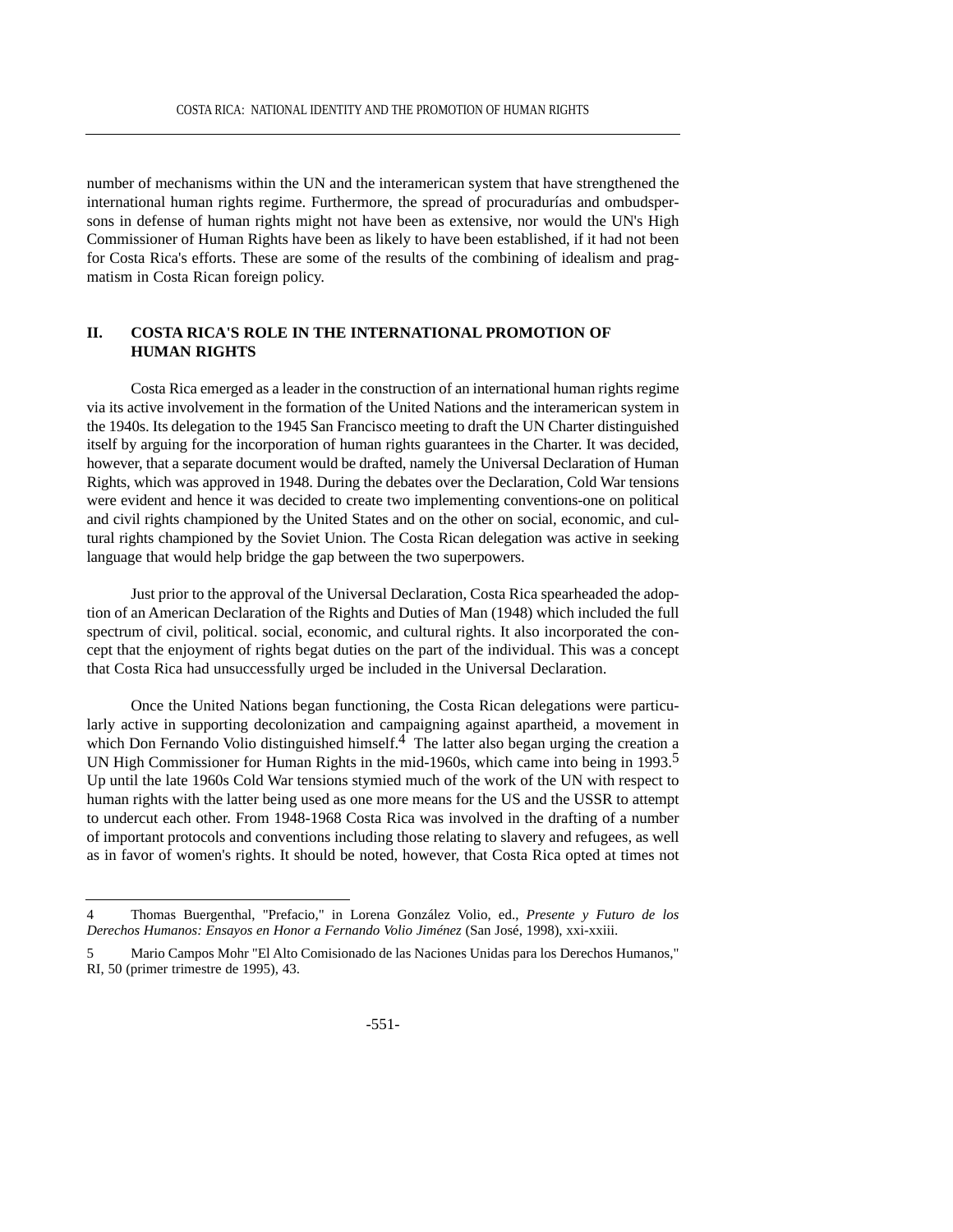to condemn gross violators of human rights for pragmatic reasons.<sup>6</sup> Overall as national and international pressures grew Costa Rica increasingly found that taking a strong human rights position was often conducive to its own interests.

Costa Rican contributions were particularly important with respect to the rights of the child. Its representatives introduced the concept of "the superior interest of the child" into the Convention on the Rights of the Child as the principal criterion to measure decisions that affected the health, wellbeing, and dignity of children. The country was also active as a cosponsor of dozens of resolutions concerning religious discrimination and the Relator Especial on the topic from 1982-1987 was Dr. Elizabeth Odio Benito. She also prepared the basic document for a convention on the topic. Subsequently, Dr. Odio was elected by the Security Council as a judge of the International Tribunal on Ex-Yugoslavia (1993-1997). Currently she is serving as Vice President of the Republic of Costa Rica (1998-2002).<sup>7</sup>

In terms of developing the UN infrastructure with respect to human rights, Costa Rica has been active in strengthening the Human Rights Commission and the Subcommission on the Prevention and Protection of Minorities. The former is the principal human rights unit of the UN and in its early years maintained a low profile. Recently it has become more active in condemning serious violations of human rights in such countries as Serbia, Somalia, and Rwanda. Costa Ricans have served on the Commission ant its subcommittees repeatedly from 1964 to the present contributing to the gradual expansion of its work. In addition, Costa Ricans have also participated in the work of the Subcommission on the Prevention and Protection of Minorities which is concerned with discrimination based on race, sex, religion, language, and ethnicity. Its members are internationally recognized, experts in the field and its Costa Rican members have included Dr. Odio (1980-1983) and Sr. Luis Varela (1988-1990).<sup>8</sup>

A major Costa Rican initiative, was President Rodrigo Carazo's 1978 proposal to the XXXIII UN General Assembly to create a University for Peace aimed at contributing to the realization of the UN's principal task of promoting international peace and security through education, research, and reflection. From 1978 until it was approved in 1980 Costa Rican diplomats worked, assidously not only to secure approval, but also to ensure that it was located in their country. The rationale offered was that since Costa Rica had strong traditions of democratic participation, public education, social security, and cultural integration, it would provide an appropriate setting, for such an institution. In addition, the absence of an army reinforced the argument that the Costa Rican example demonstrated that true peace was not the absence of war, but rather the result of a dynamic process resulting from striving for social justice and interna-

<sup>6</sup> Jorge Rhenán Segura, "Costa Rica y 1a protección internacional de los derechos humanos (1945- 1995), " RI, 50 (primer trimestre de 1995),19-20.

<sup>7</sup> *Ibíd*., 21-22.

<sup>8</sup> *Ibíd*., 23-24.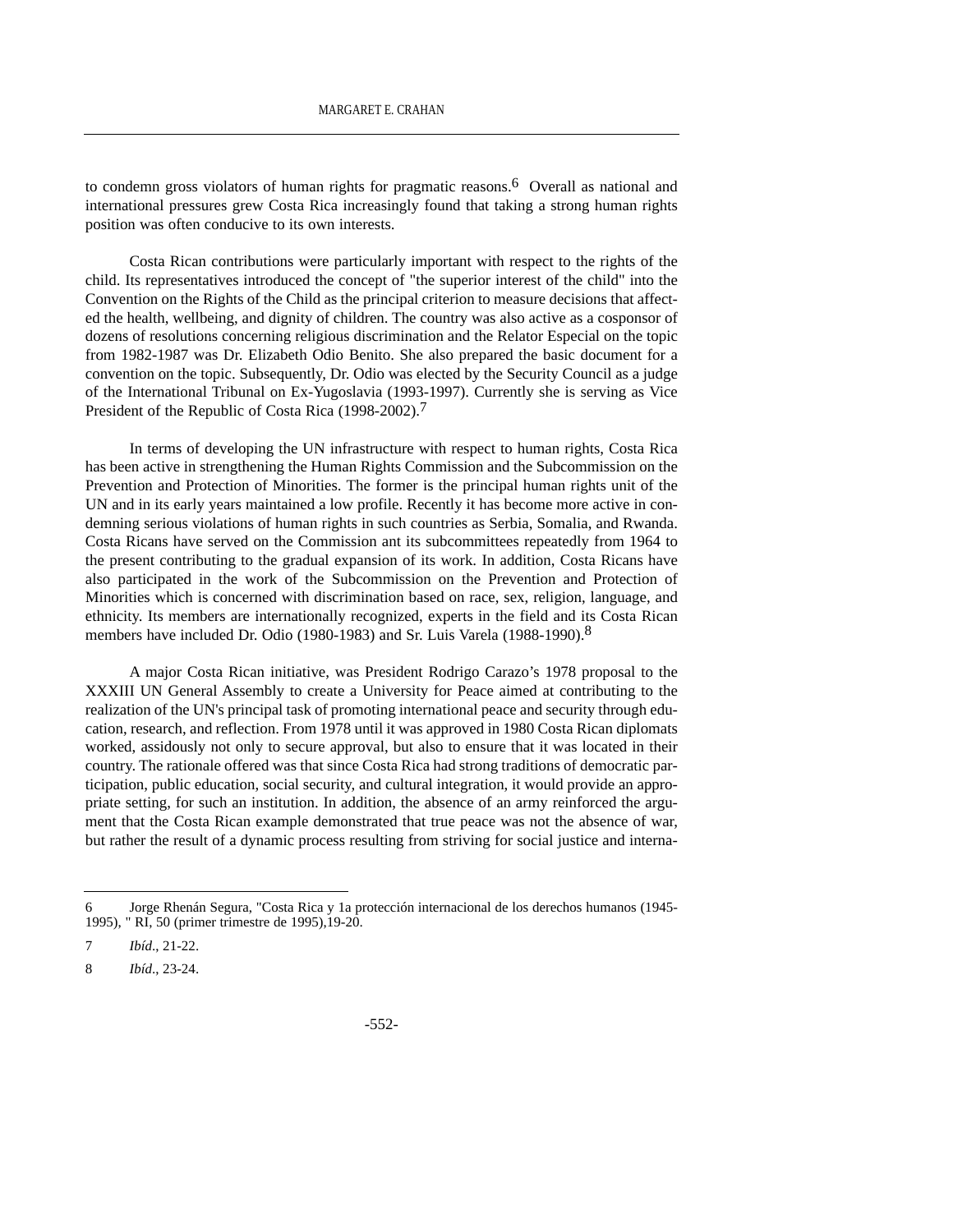tional solidarity. Approval by the UN was described by one of the university's Costa Rican champions as "a triumph for the people and government of our country... (and) sincere recognition of its history and its unique experience."9 Here we clearly see the country's identification with idealism being offered as the explanation for what was also the product of two years of intensive lobbying by the Costa Rica's diplomats and political leaders.

One area in which Costa Rica has not assumed a leading role within the UN has been with respect to indigenous rights, an issue that has also tended to be ignored within Costa Rican domestic politics. In general Costa Rican representatives have avoided the issue and in 1989 its ambassador voted against the Convention on Indigenous and Tribal Peoples in Independent Countries. Costa Rica has also, at times, denied that indigenous rights need to be incorporated into the work of the Committees on Racial Discrimination and on Civil and Political Rights. <sup>10</sup>

Perhaps the most substantial contributions to the international human rights regime made by Costa Rica have been via the interamerican system, specifically through the Pact of San José, the Inter-American Commission on Human Rights, the Inter-American Court of Human Rights. and the Inter-American Institute of Human Rights. The latter two are based in San José. The Inter-American Commission was established in 1959 as part of the OAS to analyze the human rights situations in member states and make recommendations for improvements. Given that its mandate was not clearly defined, its role has evolved over time to include responding to individual complaints, as well as to the conditions that gave rise to them. By the late 1970s the Commission was undertaking on-site investigations of such countries as Argentina and Nicaragua contributing to the downfall of authoritarian regimes in both countries. In addition, the Commission was called upon by the governments of Colombia and Panama to clarify their human rights situations in periods of intense conflict.<sup>11</sup> The obvious political implications of its work have resulted in substantial pressures being brought to bear to undercut it at times. The Commission has also gone thorough phases of intense activity and periods of relative quiescence, in part, related to the composition of its membership. Costa Rica has historically been a supporter of a strong commission.

An Inter-American Court of Human Rights was approved in 1969 is part of the Pact of San José. It did not, however, come into existence until 1978 after 1l OAS members had approved it. Costa Rica was not only the first country to accept the competence of the Commission, but also the first to admit the jurisdiction of the Court. The Court and the Commission were linked under the Pact of San José as the former generally receives cases once

<sup>9</sup> Francisco Barahona Riera, "Costa Rica y la creación de la Universidad para la Paz," Discurso pronunciado ante la Sexta Reunión Trienal de Ia Asociación Internacional de Rectores de Universidades, San José, Costa Rica, julio, 1981, 74.

<sup>10</sup> Rhenán Segura, 23.

<sup>11</sup> Tom. Farer, "The Rise of the Inter-American Human Rights Regime: No Longer a Unicorn, Not Yet an Ox," *Human Rights Quarterly,* 19 (1997), 510-546.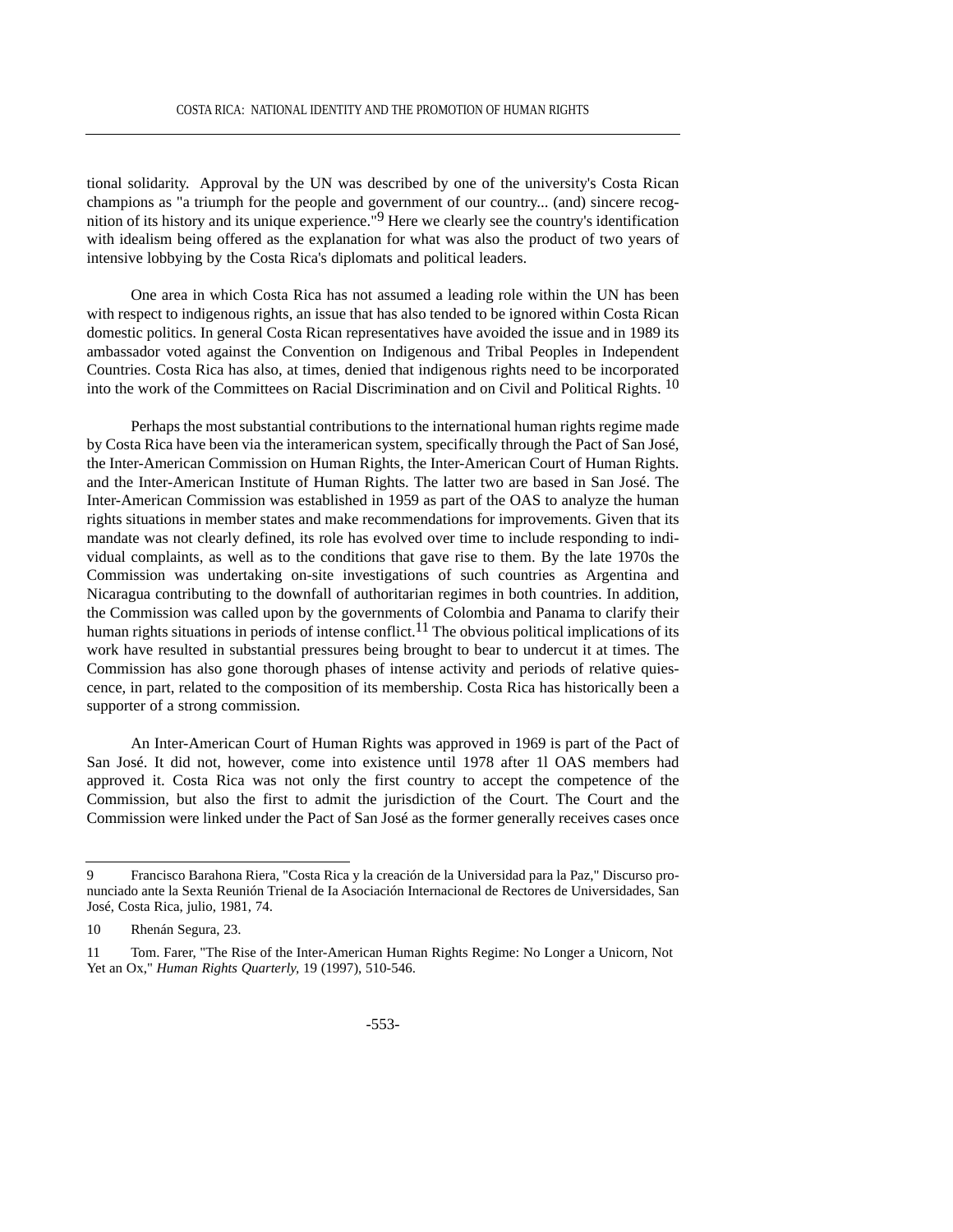they have been reviewed and acted upon by the latter. Initially the Court was somewhat ignored and Costa Rica in 1981 undertook to remedy that by submitting a case concerning the degree to which both national legal remedies and recourse to the Commission had to be exhausted prior to the Court's becoming involved. Again in 1985 Costa Rica attempted to help clarify the authority of the Court by requesting an advisory opinion on the relationship of national laws to articles in the American Convention. The Court held that the rights requirements of the Convention superseded national law. By the late 1980s the Court was receiving an increasing number of cases and in 1988 decided the first case by an international tribunal involving disappearances instigated by a state. It also recognized communal rights in a unprecedented decision concerning indigenous communities in Suriname. These, and other decisions, have strengthened the international human rights regime substantially. Several leading Costa Rican jurists have served on the Court including Sonia Picado and Rodolfo Piza, while Angela Chacón de Acuña, Víctor Tinoco and Fernando Volio have been members of the Commission.

Locating the Court in Costa Rica was regarded by commentators at the time as clear recognition of the country's well-known role as promoter of rights both nationally and internationally. As an 1978 editorial in La Nación phrased it Costa Rica, in spite of its small size, "has been converted...into an interamerican and world leader in human rights, a role for which it has sufficient moral authority given its democracy and its attachment to the theory and practice of respect for the human person." $12$  Furthermore, the newspaper argued Costa Rica's success was all the more reason for it to pursue the creation of a similar world court. Such a tribunal was approved by over 100 nations in June of 1998 as a result of an international campaign in which Costa Rican government, jurists, and human rights advocates took a leading role.

Shortly after the Inter-American Court became a reality, the judges perceived the need for an institution that would be charged with education, promotion, and technical assistance on behalf of human rights throughout the Americas. The result was the Inter-American Institute of Human Rights created by an agreement between the Court and the government of Costa Rica in 1980. The first Consejo Directivo included a number of Costa Ricans including Rodolfo Piza, Christian Tattenbach, and Fernando Volio. In 1984 the former dean of the School of Law of the University of Costa Rica, Sonia Picado, assumed direction of the Institute and over the next ten years transformed into a highly professional organization with activities in every country in the Western hemisphere. Today it provides technical assistance and monitoring for elections, training for both normal and informal educators, as well as the preparation of materials and curricula, strengthening of civil society through projects related to civil-military relations, fortifying of the legal defense of women's rights, reform of judicial institutions, and the training of lawyers, court personnel, and police. Several thousand individuals have participated in courses, seminars, conferences, and other meetings organized by the Institute and frequently cosponsored by local and regional organizations. Throughout the government of Costa Rica has provided both diplomatic and material support. The presence of the Court and the Institute has

<sup>12 &</sup>quot;Liderazgo de Costa Rica en los derechos humanos," *La Nación*, 22 de julio 1978.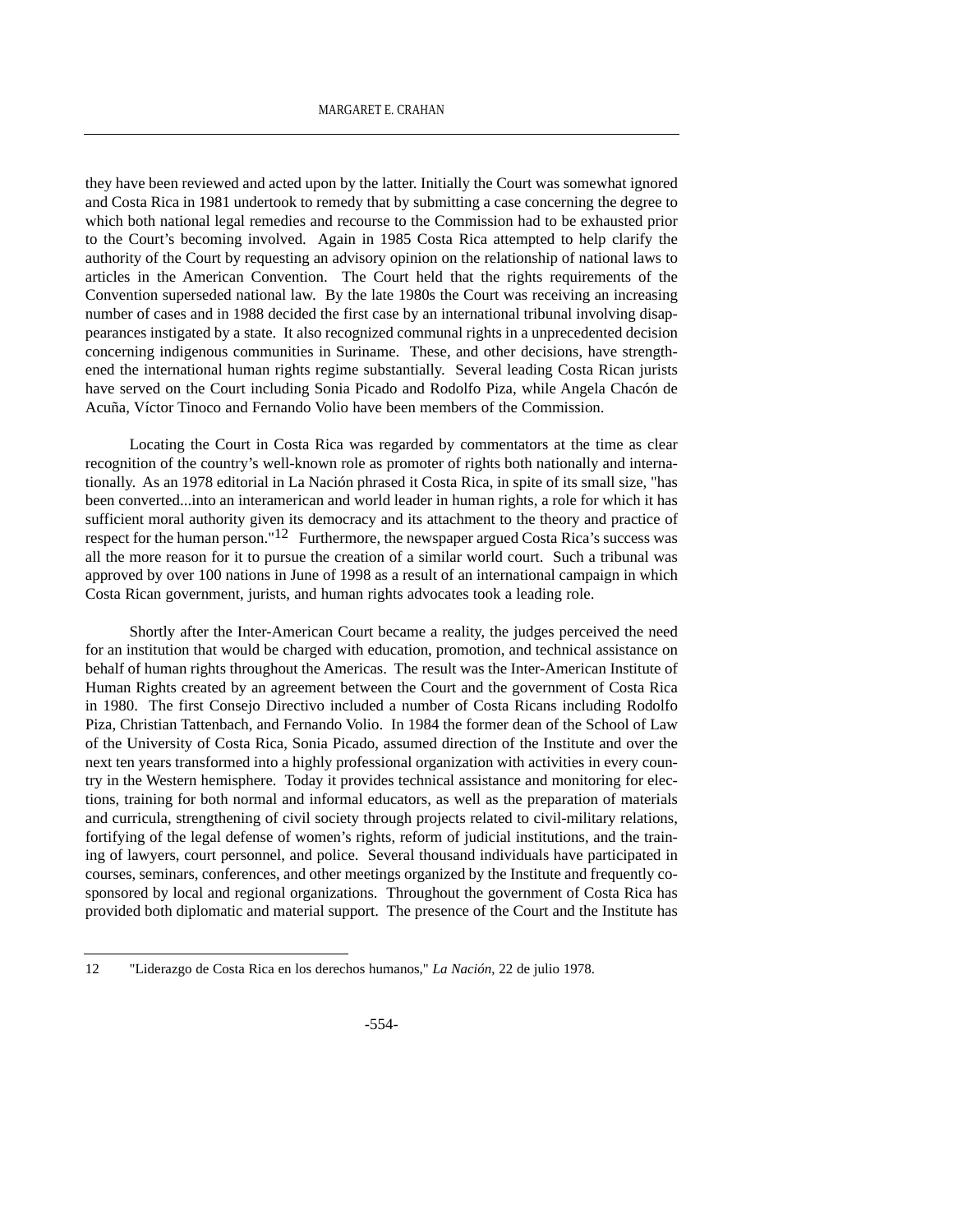also served to increase human rights consciousness and activities within the country on the part of both the government and civil society.

In terms of the former, Costa Rica has become international champion of both increasing the focus of Procuraduría Generales on human rights, as well as creating ombudspersons for their defense. Such efforts stem, in part, from a increasing sense of the limitations of such traditional defenses of rights as *habeas corpus* and *amparo.* In the Costa Rican case senior government officials have admitted the deficiencies of such recourses, including the difficulty of bringing actions against courts themselves, unwarranted delays, and procedural difficulties. Pressures built up in the 1980s in Costa Rica itself for reform of the office of Procuraduría General and the creation of an Ombudsperson, both of which were accomplished. The latter is intended to provide ordinary citizens and groups with more effective recourse than traditional legal mechanisms.13

## **III. HUMAN RIGHTS AND COSTA RICA FOREIGN POLICY**

Costa Rican national identity, and particularly the image of the country as a champion of human rights, encouraged it to assume a major role in the Central American peace process in the 1980s and 1990s. The country's democratic image helped it exert moral and political leadership within the region, as well as internationally, in brokering the Esquipulas agreement (1987) and its implementation. While the country's foreign policy principles have reinforced the image of an idealistic Costa Rica via its defense of national sovereignty, the self-determination of peoples, non-intervention, human rights, democracy, the right of refuge and asylum, juridical equality between states, peaceful resolution of international conflicts, demilitarization and disarmament, as well as the promotion of socioeconomic justice as the basis for international peace and, stability, their actual pursuit has also redounded to the country's own interests. This was clear in its response to the recent warfare in Nicaragua, El Salvador, and Guatemala, which prompted Costa Rica to adopt a more interventionist foreign policy.

Such intervention was justified by references to "lessons" from Costa Rican history to the effect that a certain type of intervention-active, qualified, autonomous, and unarmed-was legitimate and necessary.14 In the 1980s former president José Figueres (1953-58; 1970-74) was often cited to the effect that healthy intervention was preferible to 1etting a neighbor's

<sup>13</sup> Enrique Rojas Franco, "Necesidad de la creación del ombudsman en Costa Rica," and "La protección de los derechos humanos por la Procuraduría General de la República," in *Los derechos humanos y su protección por parte del estado: Memoria del Primer Congreso Mundial de Derechos Humanos celebrado en Alajuela, Costa Rica, del 6 al 12 de diciembre de 1982* (San José, 1984), 111-129.

<sup>14</sup> Carlos Manuel Castillo, "Una voz propia para Centro América," in *Centroamérica: Condiciones para su integración* (San José, 1983), 59.